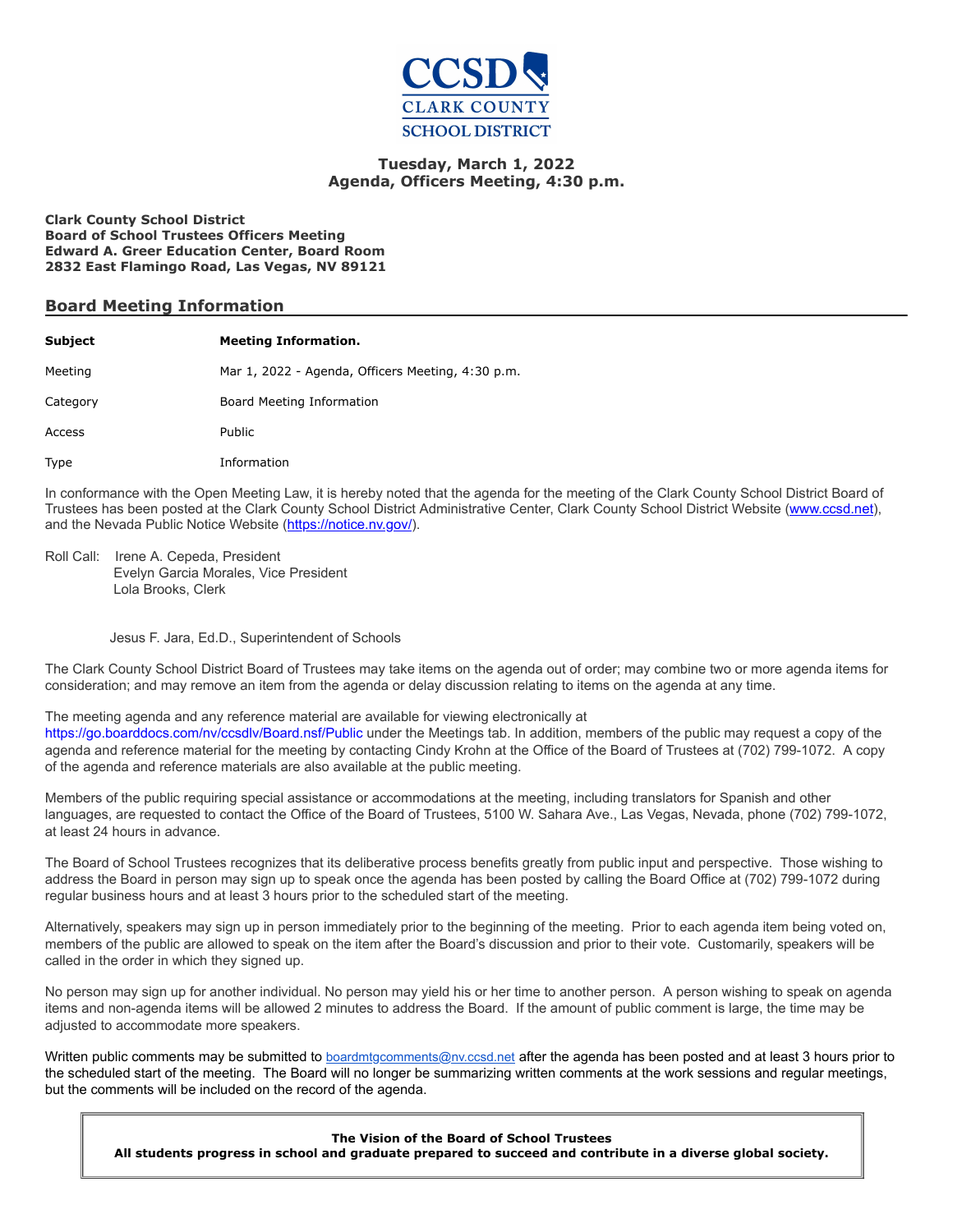# **1. Opening Items**

| <b>Subject</b> | 1.01 Flag Salute.                                 |
|----------------|---------------------------------------------------|
| Meeting        | Mar 1, 2022 - Agenda, Officers Meeting, 4:30 p.m. |
| Category       | 1. Opening Items                                  |
| Access         | Public                                            |
| <b>Type</b>    | Information                                       |

#### **The Pledge of Allegiance to the Flag**

I pledge allegiance to the Flag of the United States of America, and to the Republic for which it stands, one Nation under God, indivisible, with liberty and justice for all. *(According to Governance Policy GP-4.1: Board Members' Conduct and Ethics)*

| Subject     | 1.02 Adoption of the Agenda.                      |
|-------------|---------------------------------------------------|
| Meeting     | Mar 1, 2022 - Agenda, Officers Meeting, 4:30 p.m. |
| Category    | 1. Opening Items                                  |
| Access      | Public                                            |
| <b>Type</b> | Regular (Action)                                  |

**(For Possible Action)** *(According to Governance Policy GP-4.1: Board Members' Conduct and Ethics)*

# **2. Public Comment Period on Non-Agenda Items**

| <b>Subject</b> | 2.01 Public Comment Period on Non-Agenda Items.   |
|----------------|---------------------------------------------------|
| Meeting        | Mar 1, 2022 - Agenda, Officers Meeting, 4:30 p.m. |
| Category       | 2. Public Comment Period on Non-Agenda Items      |
| Access         | Public                                            |
| Type           | Information                                       |

Should a member of the public wish to speak on matters within the jurisdiction of the Board not listed as action items on the agenda, they may speak during the Public Comment Period on Non-Agenda Items. Speakers will be given 2 minutes to address the Board during this time. Public comment during this agenda item shall not exceed 20 minutes. If there are still members of the public wishing to address the Board after the allotted time of 20 minutes, they will be able to address the Board during agenda item 5.01 Public Comment Period on Non-Agenda Items. The public should be aware that the Board is unable to deliberate or take action on the items raised during the Public Comment Period on Non-Agenda Items. *(According to Governance Policy GP-11: Public Comment)*

#### **3. Board Officer Items**

| <b>Subject</b> | 3.01 Community Meeting.                           |
|----------------|---------------------------------------------------|
| Meeting        | Mar 1, 2022 - Agenda, Officers Meeting, 4:30 p.m. |
| Category       | 3. Board Officer Items                            |
| Access         | Public                                            |
| <b>Type</b>    | Regular (Action), Discussion                      |

Discussion and possible action regarding recommendations by the Board of School Trustees to hold a community meeting on school violence. **(For Possible Action)** [Contact Person: Irene A. Cepeda] (Reference may be provided.) *(According to Governance Policy GP-3: Board Responsibilities)*

| Subject  | <b>3.02 Board Meeting Protocals.</b>              |
|----------|---------------------------------------------------|
| Meetina  | Mar 1, 2022 - Agenda, Officers Meeting, 4:30 p.m. |
| Category | 3. Board Officer Items                            |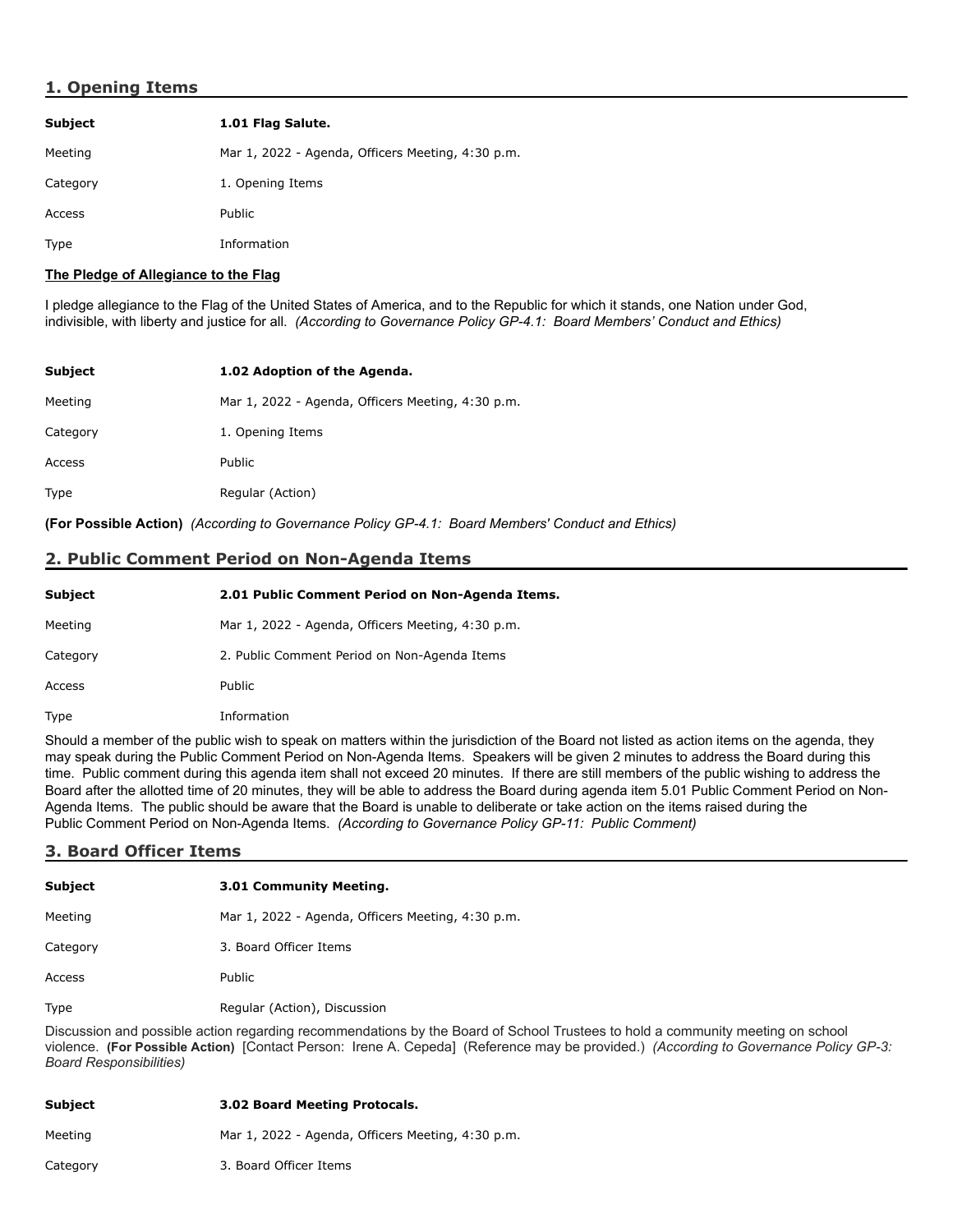Access Public

Type Regular (Action), Discussion

Discussion and possible action regarding recommendations to public comment and streaming procedures for meetings of the Board of School Trustees. **(For Possible Action)** [Contact Person: Irene A. Cepeda] (Ref. 3.02) *(According to Governance Policy GP-11: Public Comment)*

File Attachments [03.01.22 Ref. 3.02.pdf \(250 KB\)](https://go.boarddocs.com/nv/ccsdlv/Board.nsf/files/CBWVZP833114/$file/03.01.22%20Ref.%203.02.pdf)

Access Public

| Subject  | 3.03 Protocols for Trustee Requests.              |
|----------|---------------------------------------------------|
| Meeting  | Mar 1, 2022 - Agenda, Officers Meeting, 4:30 p.m. |
| Category | 3. Board Officer Items                            |

Type Regular (Action), Discussion

Discussion and possible action on protocols regarding Trustee requests for agenda items and information. **(For Possible Action)** [Contact Person: Irene A. Cepeda] (Ref. 3.03) *(According to Governance Policy GP-10: Construction of the Agenda and B/SL-2: Unity of Control)*

File Attachments [03.01.22 Ref. 3.03 \(A\).pdf \(460 KB\)](https://go.boarddocs.com/nv/ccsdlv/Board.nsf/files/CBWW3U837516/$file/03.01.22%20Ref.%203.03%20(A).pdf) [03.01.22 Ref. 3.03 \(B\).pdf \(811 KB\)](https://go.boarddocs.com/nv/ccsdlv/Board.nsf/files/CBWW3W8377F0/$file/03.01.22%20Ref.%203.03%20(B).pdf)

# **4. Upcoming Meeting Announcement**

| <b>Subject</b> | 4.01 Upcoming Meeting of the Board of Trustees - Wednesday, March 2, 2022, 9:00 a.m. |
|----------------|--------------------------------------------------------------------------------------|
| Meeting        | Mar 1, 2022 - Agenda, Officers Meeting, 4:30 p.m.                                    |
| Category       | 4. Upcoming Meeting Announcement                                                     |
| Access         | Public                                                                               |
| Type           | Information                                                                          |

[For a complete list of upcoming meetings of the Board of School Trustees and Board Committee Meetings please link https://www.ccsd.](https://www.ccsd.net/trustees/) net/trustees/.

# **5. Public Comment Period on Non-Agenda Items**

| Subject  | 5.01 Public Comment Period on Non-Agenda Items.   |
|----------|---------------------------------------------------|
| Meeting  | Mar 1, 2022 - Agenda, Officers Meeting, 4:30 p.m. |
| Category | 5. Public Comment Period on Non-Agenda Items      |
| Access   | Public                                            |
| Type     | Information                                       |

Should a member of the public wish to speak on matters within the jurisdiction of the Board not listed as action items on the agenda, they may speak during the Public Comment Period on Non-Agenda Items. Speakers will be given 2 minutes to address the Board. The public should be aware that the Board is unable to deliberate or take action on the items raised during the Public Comment Period. *(According to Governance Policy GP-11: Public Comment)*

# **6. Adjourn**

| <b>Subject</b> | Adjourn.                                          |
|----------------|---------------------------------------------------|
| Meeting        | Mar 1, 2022 - Agenda, Officers Meeting, 4:30 p.m. |
| Category       | 6. Adjourn                                        |